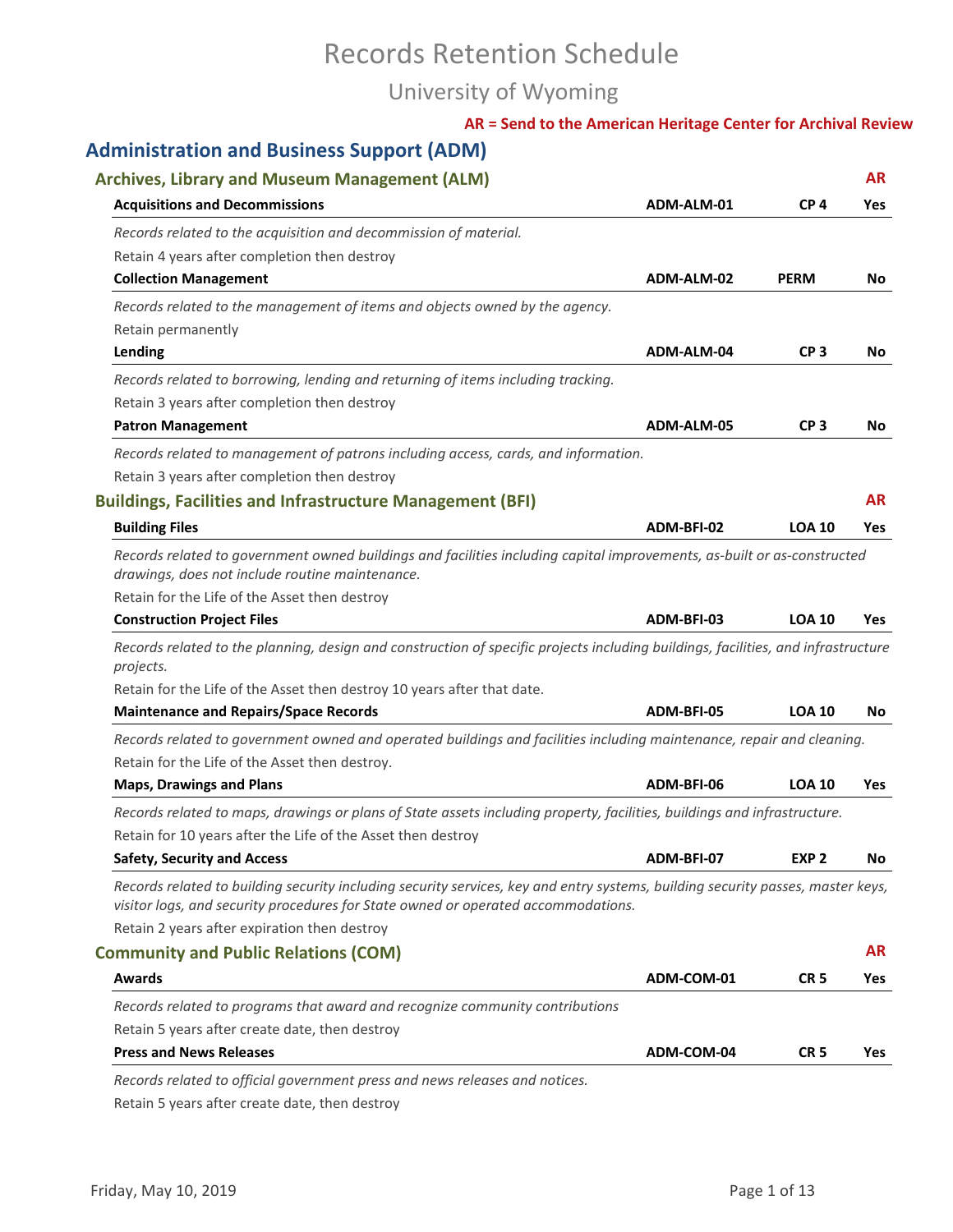|                                                                                                                                                                                                                                | ADM-COM-05 | CP <sub>5</sub>  | <b>Yes</b> |
|--------------------------------------------------------------------------------------------------------------------------------------------------------------------------------------------------------------------------------|------------|------------------|------------|
| <b>Programs</b>                                                                                                                                                                                                                |            |                  |            |
| Records related to community programs not found in other record series.                                                                                                                                                        |            |                  |            |
| Retain 5 years after completion then destroy                                                                                                                                                                                   |            |                  |            |
| <b>Publications</b>                                                                                                                                                                                                            | ADM-COM-06 | CR <sub>5</sub>  | <b>Yes</b> |
| Records related to the development, planning and creation of all information items relating to or describing the State<br>including graphics, logos and photographs included in written publications, brochures, and internet. |            |                  |            |
| Retain 5 years after create date, then destroy<br><b>Publicity and Promotion</b>                                                                                                                                               | ADM-COM-07 | CR <sub>5</sub>  | <b>Yes</b> |
|                                                                                                                                                                                                                                |            |                  |            |
| Records related to marketing the government including advertising and public relations with the media including<br>newspapers, television, magazines, etc.                                                                     |            |                  |            |
| Retain 5 years after create date, then destroy                                                                                                                                                                                 |            |                  |            |
| <b>Education (EDU)</b>                                                                                                                                                                                                         |            |                  | <b>AR</b>  |
| <b>Course Development and Administration</b>                                                                                                                                                                                   | ADM-EDU-02 | CR <sub>5</sub>  | No         |
| Records related to development of courses including schedules of classes, outlines, and syllabi.                                                                                                                               |            |                  |            |
| Retain 5 years after create date then destroy                                                                                                                                                                                  |            |                  |            |
| <b>Discipline</b>                                                                                                                                                                                                              | ADM-EDU-03 | CP <sub>7</sub>  | No         |
| Records related to student discipline or citizenship.                                                                                                                                                                          |            |                  |            |
| Retain 7 years after completion then destroy                                                                                                                                                                                   |            |                  |            |
| <b>Enrollment</b>                                                                                                                                                                                                              | ADM-EDU-04 | CP <sub>5</sub>  | No         |
| Records related to student enrollment and withdrawal.                                                                                                                                                                          |            |                  |            |
| Retain 5 years after withdrawal or graduation then destroy                                                                                                                                                                     |            |                  |            |
| <b>Fees - Students</b>                                                                                                                                                                                                         | ADM-EDU-05 | CP <sub>5</sub>  | No.        |
| Records related to fees for students.                                                                                                                                                                                          |            |                  |            |
| Retain 5 years after completion then destroy                                                                                                                                                                                   |            |                  |            |
| <b>Insurance - Student</b>                                                                                                                                                                                                     | ADM-EDU-07 | EXP <sub>4</sub> | No         |
| Records related to student health insurance.                                                                                                                                                                                   |            |                  |            |
| Retain 4 years after expiration then destroy                                                                                                                                                                                   |            |                  |            |
| <b>Issues and Concerns</b>                                                                                                                                                                                                     | ADM-EDU-08 | CP <sub>5</sub>  | No         |
| Records related to issues and concerns of students and staff.                                                                                                                                                                  |            |                  |            |
| Retain 5 years after completion then destroy                                                                                                                                                                                   |            |                  |            |
| Programs                                                                                                                                                                                                                       | ADM-EDU-09 | CP <sub>5</sub>  | Yes        |
| Records related to academic programs.                                                                                                                                                                                          |            |                  |            |
| Retain 5 years after completion then destroy                                                                                                                                                                                   |            |                  |            |
| Registration                                                                                                                                                                                                                   | ADM-EDU-10 | <b>CYE 30</b>    | No         |
| Records related to class registration.                                                                                                                                                                                         |            |                  |            |
| Retain 30 year after calendar year end then destroy                                                                                                                                                                            |            |                  |            |
| <b>Student Loans</b>                                                                                                                                                                                                           | ADM-EDU-11 | EXP <sub>5</sub> | No.        |
| Records related to applications for student loans.                                                                                                                                                                             |            |                  |            |
| Retain 5 years after expiration then destroy                                                                                                                                                                                   |            |                  |            |
| <b>Student Records</b>                                                                                                                                                                                                         | ADM-EDU-12 | CP <sub>5</sub>  | No         |

Retain 5 years after completion then destroy *Records related to student evaluations, assessments and attendance, does not include transcripts.*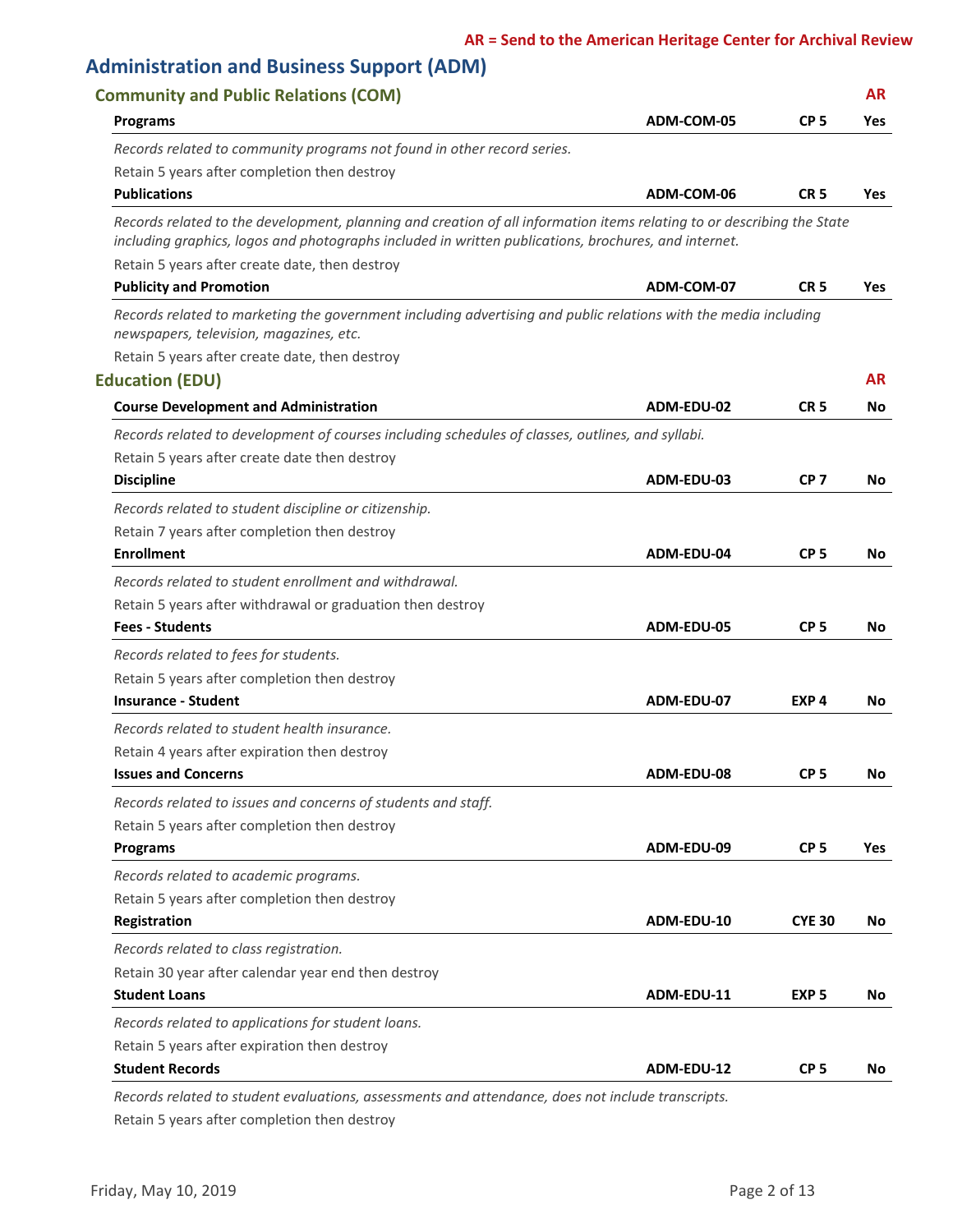### **Administration and Business Support (ADM)**

| <b>Education (EDU)</b>                                                                                                                                                                                                    |            |                  | <b>AR</b>  |
|---------------------------------------------------------------------------------------------------------------------------------------------------------------------------------------------------------------------------|------------|------------------|------------|
| <b>Student Transcripts - Colleges</b>                                                                                                                                                                                     | ADM-EDU-13 | CP <sub>0</sub>  | No         |
| Records related to official student transcripts - these should be maintained separately from student file                                                                                                                 |            |                  |            |
| Retain permanently                                                                                                                                                                                                        |            |                  |            |
| <b>Equipment and Vehicle Management (EVM)</b>                                                                                                                                                                             |            |                  | <b>AR</b>  |
| <b>Maintenance and Repairs</b>                                                                                                                                                                                            | ADM-EVM-02 | CP <sub>5</sub>  | No.        |
| Records related to maintenance and repair of vehicles and equipment.                                                                                                                                                      |            |                  |            |
| Retain 5 years after completion then destroy                                                                                                                                                                              |            |                  |            |
| <b>General Management (GMT)</b>                                                                                                                                                                                           |            |                  | <b>AR</b>  |
| <b>Associations and Memberships</b>                                                                                                                                                                                       | ADM-GMT-01 | OBS <sub>5</sub> | Yes        |
| Records related to membership, attendance and information in professional associations.                                                                                                                                   |            |                  |            |
| Retain 5 years after obsolete then destroy                                                                                                                                                                                |            |                  |            |
| <b>Calendars and Schedules</b>                                                                                                                                                                                            | ADM-GMT-02 | OBS <sub>5</sub> | No.        |
| Records related to appointments, task lists, and meeting schedules.                                                                                                                                                       |            |                  |            |
| Retain 5 years after obsolete then destroy                                                                                                                                                                                |            |                  |            |
| <b>Correspondence - Directors</b>                                                                                                                                                                                         | ADM-GMT-03 | <b>PERM</b>      | No         |
| Records related to internal and external communications to or from the directors and/or management of policy issues,<br>concerns and issues, and actions taken.                                                           |            |                  |            |
| Retain permanently                                                                                                                                                                                                        | ADM-GMT-05 | CR <sub>3</sub>  |            |
| <b>Correspondence - General</b>                                                                                                                                                                                           |            |                  | Yes        |
| Records related to routine correspondence of day-to-day office administration and not identified in other record series.                                                                                                  |            |                  |            |
| Retain 3 years after create date, then destroy<br><b>Event Management</b>                                                                                                                                                 | ADM-GMT-07 | CP <sub>3</sub>  | Yes        |
|                                                                                                                                                                                                                           |            |                  |            |
| Records related to the organization and conduct of events including facility scheduling, registrations and confirmations,<br>flyers or brochures, presentation material, and other related documentation.                 |            |                  |            |
| Retain 3 years after completion then destroy<br><b>Historical</b>                                                                                                                                                         |            |                  |            |
|                                                                                                                                                                                                                           | ADM-GMT-08 | <b>PERM</b>      | No         |
| Records related to documenting the history or development of an agency, office, program or event.                                                                                                                         |            |                  |            |
| Retain permanently                                                                                                                                                                                                        | ADM-GMT-09 | <b>PERM</b>      | No         |
| <b>Indexes and Finding Aids</b>                                                                                                                                                                                           |            |                  |            |
| Records related to indexes, lists and finding aids to provide access to records or information.                                                                                                                           |            |                  |            |
| Retain permanently<br><b>Photographs and Visual Arts</b>                                                                                                                                                                  | ADM-GMT-16 | CR <sub>5</sub>  | Yes        |
|                                                                                                                                                                                                                           |            |                  |            |
| Records related to photographs and visual arts of a general nature and not identified in other record series.                                                                                                             |            |                  |            |
| Retain 5 years after create date, then destroy                                                                                                                                                                            | ADM-GMT-17 |                  |            |
| <b>Planning and Development</b>                                                                                                                                                                                           |            | CR <sub>5</sub>  | Yes        |
| Records related to planning and developement i.e. strategic planning, goals and objectives, USDA state plans, agency/unit<br>plans Management and Administration Plans, Reorganization Plans, Program goals, Master Plans |            |                  |            |
| Retain 5 years after create date, then destroy<br><b>Program and Project Files</b>                                                                                                                                        | ADM-GMT-18 | CP <sub>5</sub>  | <b>Yes</b> |
|                                                                                                                                                                                                                           |            |                  |            |
| Records related to notes, minutes and agendas, studies, surveys, progress reports, correspondence, research and                                                                                                           |            |                  |            |

*background files, presentation materials, cost estimates, implementation plans and final reports for projects of a general nature and not identified in other record series.*

Retain 5 years after completion then destroy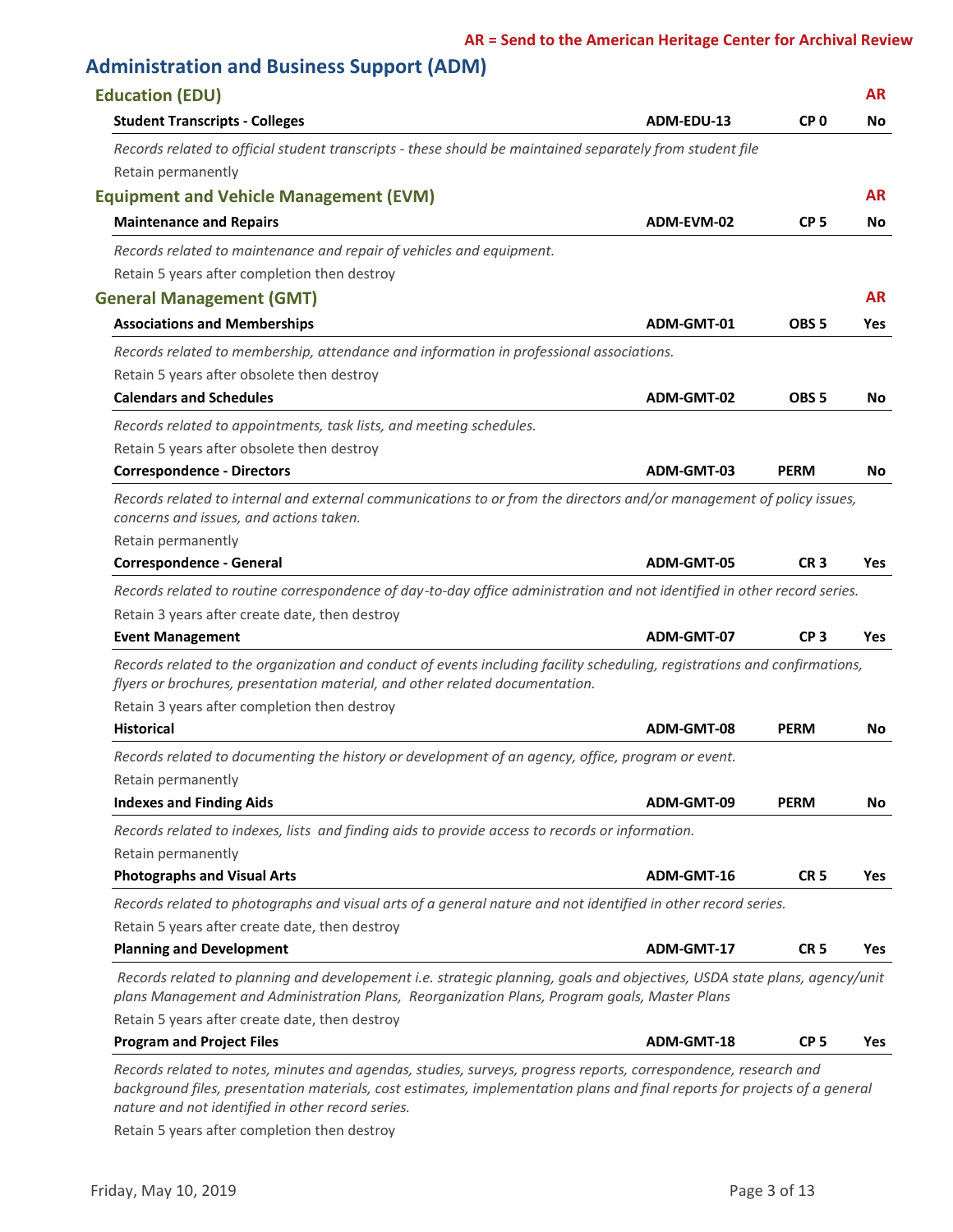| <b>General Management (GMT)</b>                                                                                                                                                                                                                                                                                 |            |                  | AR.        |
|-----------------------------------------------------------------------------------------------------------------------------------------------------------------------------------------------------------------------------------------------------------------------------------------------------------------|------------|------------------|------------|
| <b>Publications</b>                                                                                                                                                                                                                                                                                             | ADM-GMT-19 | CR <sub>5</sub>  | <b>Yes</b> |
| Records related to the design, creation and development of agency intended for distribution to the public.                                                                                                                                                                                                      |            |                  |            |
| Retain 5 years after create date, then destroy                                                                                                                                                                                                                                                                  |            |                  |            |
| <b>Reference Material</b>                                                                                                                                                                                                                                                                                       | ADM-GMT-20 | OBS <sub>3</sub> | <b>Yes</b> |
| Records related to information received from other agencies, commercial or private entities and/or other reference materials<br>which are maintained solely for ease of access and reference.                                                                                                                   |            |                  |            |
| Retain 3 years after obsolete, then destoy                                                                                                                                                                                                                                                                      |            |                  |            |
| <b>Reports - Annual</b>                                                                                                                                                                                                                                                                                         | ADM-GMT-21 | <b>CR7</b>       | Yes        |
| Records related to annual reports not identified in other record series.                                                                                                                                                                                                                                        |            |                  |            |
| Retain 7 years after create date, then destroy                                                                                                                                                                                                                                                                  |            |                  |            |
| <b>Reports - General</b>                                                                                                                                                                                                                                                                                        | ADM-GMT-22 | CR <sub>5</sub>  | Yes        |
| Records related to general reports not identified in other record series.                                                                                                                                                                                                                                       |            |                  |            |
| Retain 5 years after create date, then destroy                                                                                                                                                                                                                                                                  |            |                  |            |
| <b>Research</b>                                                                                                                                                                                                                                                                                                 | ADM-GMT-23 | CP <sub>5</sub>  | Yes        |
| Records related to research of a general nature and not identified in other record series.<br>Retain 5 years after completion then destroy                                                                                                                                                                      |            |                  |            |
| <b>Speeches and Presentations</b>                                                                                                                                                                                                                                                                               | ADM-GMT-24 | CP <sub>5</sub>  | Yes        |
|                                                                                                                                                                                                                                                                                                                 |            |                  |            |
| Records related to speeches and presentations of a general nature and not identified in other record series.                                                                                                                                                                                                    |            |                  |            |
| Retain 5 years after completion then destroy                                                                                                                                                                                                                                                                    | ADM-GMT-25 | CP <sub>5</sub>  | Yes        |
| <b>Surveys</b>                                                                                                                                                                                                                                                                                                  |            |                  |            |
| Records related to responses to surveys or questionnaires of a general nature and not identified in other record series.                                                                                                                                                                                        |            |                  |            |
| Retain 5 years after completion then destroy                                                                                                                                                                                                                                                                    |            |                  |            |
| <b>Transitory Records</b>                                                                                                                                                                                                                                                                                       | ADM-GMT-26 | <b>DBS/SUP3</b>  | No         |
| Records related to temporary, of short-term value not required as evidence of a business transaction and including duplicate<br>and fiscal copies, miscellaneous notices, preliminary drafts, reports, worksheets, touting or transmittals and informal<br>communication not identified in other record series. |            |                  |            |
| Retain 3 years after obsolete or superseded, then destroy.                                                                                                                                                                                                                                                      |            |                  |            |
| <b>Travel Administration</b>                                                                                                                                                                                                                                                                                    | ADM-GMT-27 | CYE <sub>2</sub> | No         |
| Records related to travel including authorizations and approvals.                                                                                                                                                                                                                                               |            |                  |            |
| Retain 2 year after calendar year end then destroy                                                                                                                                                                                                                                                              |            |                  |            |
| <b>Information Technology and Services (ITS)</b>                                                                                                                                                                                                                                                                |            |                  | <b>AR</b>  |
| <b>Backup and Restore</b>                                                                                                                                                                                                                                                                                       | ADM-ITS-02 | <b>ROT</b>       | No         |
| Records related to copies of system files and databases, application software, logs, directories and other records needed to<br>restore a system and its data in the event of system or data loss including records of the location and status of back-up<br>copies.                                            |            |                  |            |
| Rotate tapes per schedule and destroy when useful life ends                                                                                                                                                                                                                                                     |            |                  |            |
|                                                                                                                                                                                                                                                                                                                 | ADM-ITS-03 | OBS <sub>3</sub> | No         |
|                                                                                                                                                                                                                                                                                                                 |            |                  |            |
| <b>Databases</b><br>Records related to the operation of databases (indexing, retrieving, updating records and duplication of the database as a<br>backup), physical database design, optimization and performance of database management systems and integrity and<br>protection of physical databases.         |            |                  |            |
| Retain until obsolete, then destroy                                                                                                                                                                                                                                                                             |            |                  |            |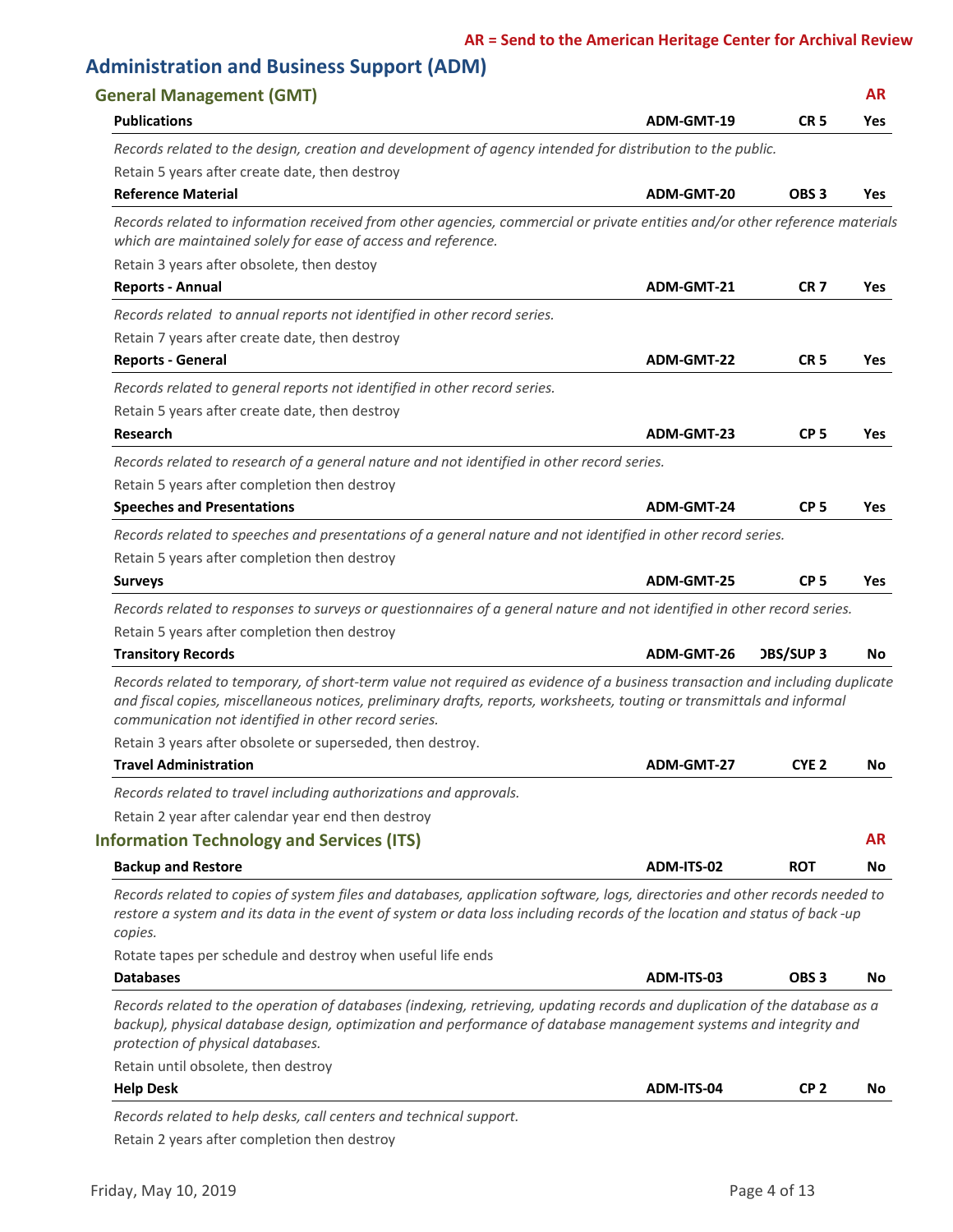### **Administration and Business Support (ADM)**

| <b>Information Technology and Services (ITS)</b>                                                                                                                                                                                                                                                                                                                                                                    |            |                  | <b>AR</b>  |
|---------------------------------------------------------------------------------------------------------------------------------------------------------------------------------------------------------------------------------------------------------------------------------------------------------------------------------------------------------------------------------------------------------------------|------------|------------------|------------|
| <b>Systems and Networks</b>                                                                                                                                                                                                                                                                                                                                                                                         | ADM-ITS-07 | SUP <sub>5</sub> | No.        |
| Records related to development and maintenance of voice and data networks, infrastructure and computer applications<br>including both internally-developed and externally-acquired.                                                                                                                                                                                                                                 |            |                  |            |
| Retain 5 years after superseded then destroy                                                                                                                                                                                                                                                                                                                                                                        |            |                  |            |
| <b>Web Management</b>                                                                                                                                                                                                                                                                                                                                                                                               | ADM-ITS-08 | CR <sub>3</sub>  | <b>Yes</b> |
| Records related to management of the public web sites including information posted to the web site, design, graphics,<br>archives of the web site, access management, formats, and links.                                                                                                                                                                                                                           |            |                  |            |
| Destroy 3 years after create date                                                                                                                                                                                                                                                                                                                                                                                   |            |                  |            |
| <b>Risk Management (RSK)</b>                                                                                                                                                                                                                                                                                                                                                                                        |            |                  | <b>AR</b>  |
| <b>Accidents and Property Damage</b>                                                                                                                                                                                                                                                                                                                                                                                | ADM-RSK-01 | CP <sub>5</sub>  | No         |
| Records related to reporting damage to State owned property including claims.                                                                                                                                                                                                                                                                                                                                       |            |                  |            |
| Retain 5 years after completion then destroy                                                                                                                                                                                                                                                                                                                                                                        |            |                  |            |
| <b>Incident Management</b>                                                                                                                                                                                                                                                                                                                                                                                          | ADM-RSK-03 | <b>CP 10</b>     | No         |
| Records related to incidents involving property and assets.                                                                                                                                                                                                                                                                                                                                                         |            |                  |            |
| Retain 10 years after completion then destroy                                                                                                                                                                                                                                                                                                                                                                       |            |                  |            |
| <b>Insurance Certificates</b>                                                                                                                                                                                                                                                                                                                                                                                       | ADM-RSK-04 | <b>CP 10</b>     | No         |
| Records of insurance certificates provided by contractors, vendors and others.                                                                                                                                                                                                                                                                                                                                      |            |                  |            |
| Retain 10 years after completion then destroy                                                                                                                                                                                                                                                                                                                                                                       |            |                  |            |
| <b>Insurance Policies</b>                                                                                                                                                                                                                                                                                                                                                                                           | ADM-RSK-05 | <b>EXP 10</b>    | No         |
| Records related to insurance of government property and assets including insurance policies, riders, renewals, and<br>communication with insurance providers, policies, riders, renewals insurance placement, advice from or to insurers, and<br>training on insurance products and services for automobile insurance, property insurance and liability insurance.<br>Retain 10 years after expiration then destroy |            |                  |            |
| <b>Employee Services (EMP)</b>                                                                                                                                                                                                                                                                                                                                                                                      |            |                  |            |
| <b>Benefits Management (BEN)</b>                                                                                                                                                                                                                                                                                                                                                                                    |            |                  | <b>AR</b>  |
| <b>Enrollment</b>                                                                                                                                                                                                                                                                                                                                                                                                   | EMP-BEN-02 | CP <sub>5</sub>  |            |
|                                                                                                                                                                                                                                                                                                                                                                                                                     |            |                  | No         |
| Records related to employee enrollment in government benefit plans.                                                                                                                                                                                                                                                                                                                                                 |            |                  |            |
| Retain 5 years after completion then destroy                                                                                                                                                                                                                                                                                                                                                                        |            |                  |            |
| <b>Notifications</b>                                                                                                                                                                                                                                                                                                                                                                                                | EMP-BEN-03 | CR <sub>2</sub>  | No         |
| Records related to employee notification and information about benefit plans.                                                                                                                                                                                                                                                                                                                                       |            |                  |            |
| Destroy 2 years after create date                                                                                                                                                                                                                                                                                                                                                                                   |            |                  |            |
| <b>Tuition/Courses Waiver Form</b>                                                                                                                                                                                                                                                                                                                                                                                  | EMP-BEN-06 | CR <sub>4</sub>  | No         |
| Records related to Employee tuition wiaver benefits.                                                                                                                                                                                                                                                                                                                                                                |            |                  |            |
| Retain 4 years after create date, then destroy                                                                                                                                                                                                                                                                                                                                                                      |            |                  |            |

#### **Payroll Management (PRL) AR**

#### **Reports - Payroll EMP-PRL-03 CYE 7**

*Records related to reports for payroll including registers.*

Retain 7 years after calendar year end then destroy

#### **Personnel Management (PER) AR**

| <b>ADA Requests</b>       | <b>EMP-PER-25</b> | CP 5 | No |
|---------------------------|-------------------|------|----|
| Croomich Management (PER) |                   |      | .  |

Retain 5 years after completion then destroy *Records related to Physical/Medical records and requests for Reasonable Accommodations to work.* **No**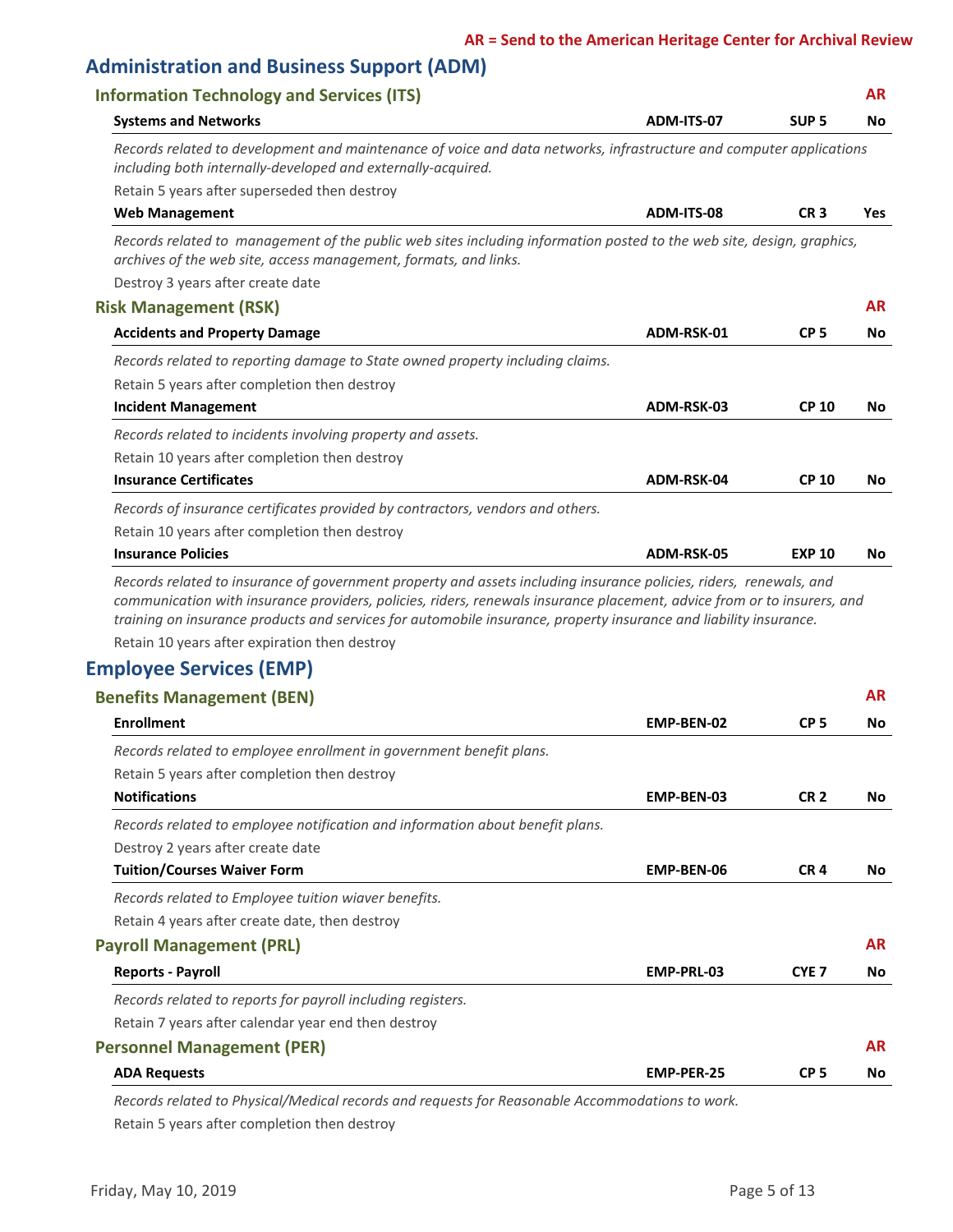## **Employee Services (EMP)**

| <b>Personnel Management (PER)</b>                                                                                                                                                                                                                                                                                                                                                                                                        |                   |                  | <b>AR</b> |
|------------------------------------------------------------------------------------------------------------------------------------------------------------------------------------------------------------------------------------------------------------------------------------------------------------------------------------------------------------------------------------------------------------------------------------------|-------------------|------------------|-----------|
| <b>Grievances and Investigations</b>                                                                                                                                                                                                                                                                                                                                                                                                     | <b>EMP-PER-07</b> | CP <sub>7</sub>  | No        |
| Records related to filing of grievances and investigations related to employees.                                                                                                                                                                                                                                                                                                                                                         |                   |                  |           |
| Retain 7 years after completion then destroy                                                                                                                                                                                                                                                                                                                                                                                             |                   |                  |           |
| $I-9s$                                                                                                                                                                                                                                                                                                                                                                                                                                   | <b>EMP-PER-08</b> | TE <sub>3</sub>  | No.       |
| Records related to employment eligibility verification form I-9.                                                                                                                                                                                                                                                                                                                                                                         |                   |                  |           |
| Retain 3 years after separation then destroy                                                                                                                                                                                                                                                                                                                                                                                             |                   |                  |           |
| Immigration                                                                                                                                                                                                                                                                                                                                                                                                                              | EMP-PER-09        | <b>CP 10</b>     | No        |
| Records related to immigration and work status of non-citizens.                                                                                                                                                                                                                                                                                                                                                                          |                   |                  |           |
| Retain 10 years after completion then destroy                                                                                                                                                                                                                                                                                                                                                                                            |                   |                  |           |
| Leave Records/UW Tenure & Promotions                                                                                                                                                                                                                                                                                                                                                                                                     | <b>EMP-PER-10</b> | CP <sub>3</sub>  | No        |
| Records related to employee leave records.                                                                                                                                                                                                                                                                                                                                                                                               |                   |                  |           |
| Retain 3 years after completion then destroy                                                                                                                                                                                                                                                                                                                                                                                             |                   |                  |           |
| <b>Medical Records</b>                                                                                                                                                                                                                                                                                                                                                                                                                   | <b>EMP-PER-11</b> | <b>TE 30</b>     | No        |
| Records related to employee medical records.                                                                                                                                                                                                                                                                                                                                                                                             |                   |                  |           |
| Retain 30 years after separation then destroy                                                                                                                                                                                                                                                                                                                                                                                            |                   |                  |           |
| <b>Military Files/University Wyoming Personnel Files</b>                                                                                                                                                                                                                                                                                                                                                                                 | EMP-PER-12        | <b>PERM</b>      | Yes       |
| Records related to military service.                                                                                                                                                                                                                                                                                                                                                                                                     |                   |                  |           |
| Retain permanently                                                                                                                                                                                                                                                                                                                                                                                                                       |                   |                  |           |
| <b>Personnel Files - Long Term</b>                                                                                                                                                                                                                                                                                                                                                                                                       | <b>EMP-PER-22</b> | <b>CP 10</b>     | No.       |
| Records related to individual employee includes copies of job descriptions, resumes, offer letter, terms and conditions of<br>employment, references, applications, resignations, terminations, retirement, attendance issues, employee feedback,<br>emergency contact information, salary changes, commendations, disciplinary reports, investigations, compensation history,<br>and leave of absences, does not include medical files. |                   |                  |           |
| Retain 10 years after separation then destroy                                                                                                                                                                                                                                                                                                                                                                                            |                   |                  |           |
| <b>Personnel Files - Short Term</b>                                                                                                                                                                                                                                                                                                                                                                                                      | <b>EMP-PER-14</b> | TE <sub>5</sub>  | No        |
| Records related to individual employee includes copies of job descriptions, resumes, offer letter, terms and conditions of<br>employment, references, applications, resignations, terminations, retirement, attendance issues, employee feedback,<br>emergency contact information, salary changes, commendations, disciplinary reports, investigations, compensation history,<br>and leave of absences, does not include medical files. |                   |                  |           |
| Retain 5 years after separation then destroy                                                                                                                                                                                                                                                                                                                                                                                             |                   |                  |           |
| <b>Student Employment</b>                                                                                                                                                                                                                                                                                                                                                                                                                | <b>EMP-PER-16</b> | TE 5             | No.       |
| Records related to employment of students.                                                                                                                                                                                                                                                                                                                                                                                               |                   |                  |           |
| Retain 5 years after separation then destroy                                                                                                                                                                                                                                                                                                                                                                                             |                   |                  |           |
| <b>Time and Attendance</b>                                                                                                                                                                                                                                                                                                                                                                                                               | EMP-PER-18        | CYE <sub>5</sub> | No        |
| Records related to reporting and approving employee attendance.                                                                                                                                                                                                                                                                                                                                                                          |                   |                  |           |
| Retain 5 years after calendar year end then destroy                                                                                                                                                                                                                                                                                                                                                                                      |                   |                  |           |
| <b>Salary and Compensation Management (SCM)</b>                                                                                                                                                                                                                                                                                                                                                                                          |                   |                  | AR        |
| <b>Salary Surveys</b>                                                                                                                                                                                                                                                                                                                                                                                                                    | EMP-SCM-02        | CP <sub>2</sub>  | No.       |
| Records related to surveys of salaries and wages                                                                                                                                                                                                                                                                                                                                                                                         |                   |                  |           |

Retain 2 years after completion then destroy *Records related to surveys of salaries and wages.*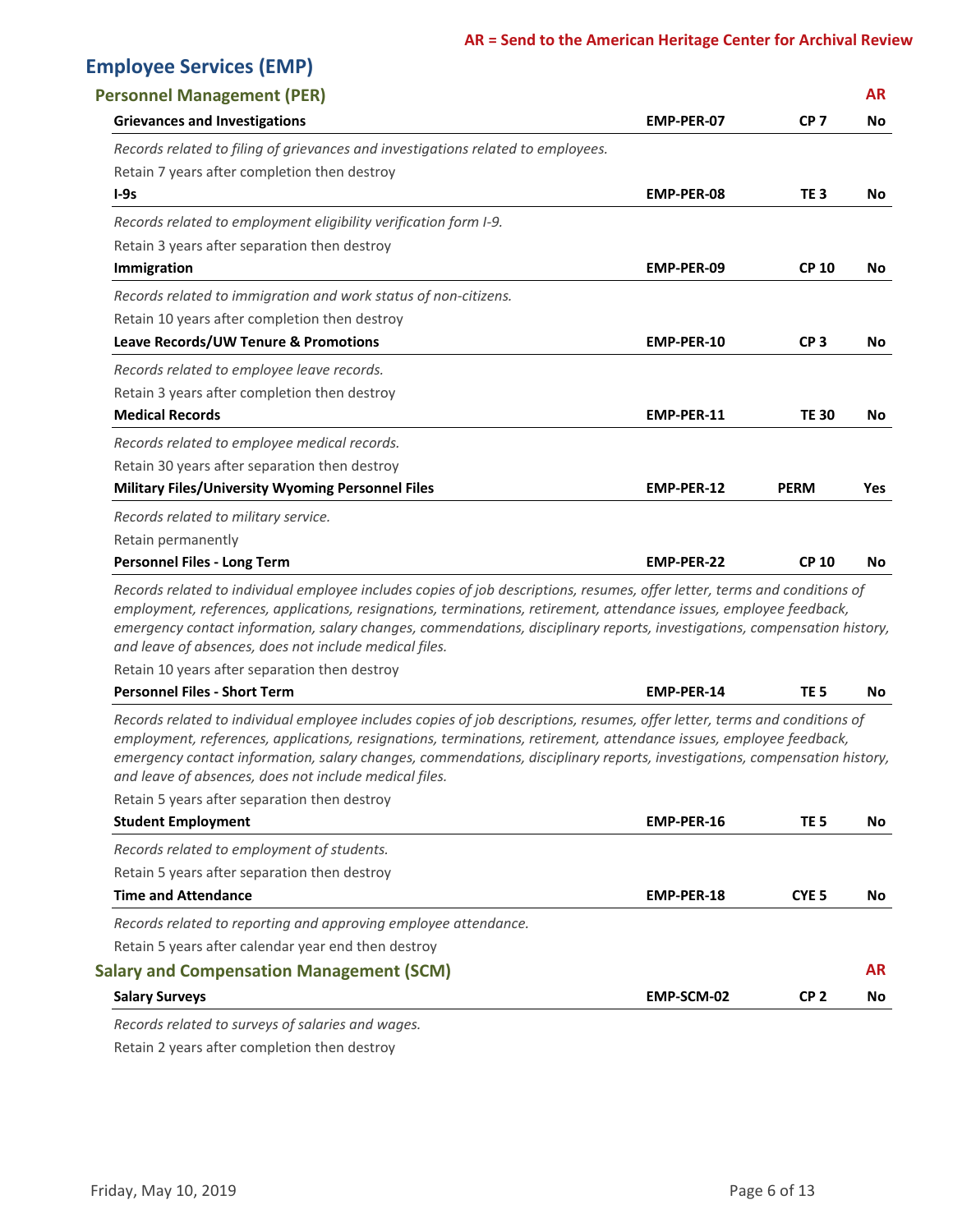## **Employee Services (EMP)**

| <b>Staffing and Recruiting (SAR)</b>                                                                                                                    |                   |                  | AR.       |
|---------------------------------------------------------------------------------------------------------------------------------------------------------|-------------------|------------------|-----------|
| <b>Applicants - Not Hired</b>                                                                                                                           | EMP-SAR-01        | CYE <sub>3</sub> | No        |
| Records related for applicants not hired.                                                                                                               |                   |                  |           |
| Retain 3 year after calendar year end then destroy                                                                                                      |                   |                  |           |
| <b>Background Checks - Not Hired</b>                                                                                                                    | <b>EMP-SAR-02</b> | CYE <sub>3</sub> | No        |
| Records related to pre-employment background checks for applicants not hired.                                                                           |                   |                  |           |
| Retain 3 year after calendar year end then destroy                                                                                                      |                   |                  |           |
| <b>Positions and Classifications</b>                                                                                                                    | <b>EMP-SAR-04</b> | SUP <sub>5</sub> | No.       |
| Records related to preparation of job descriptions and position classification and reclassification.                                                    |                   |                  |           |
| Retain 5 years after superseded then destroy                                                                                                            |                   |                  |           |
| <b>Vacancy Announcements</b>                                                                                                                            | <b>EMP-SAR-06</b> | CP <sub>2</sub>  | No.       |
| Records related to announcements for job or position vacancies and openings.                                                                            |                   |                  |           |
| Retain 2 years after completion then destroy                                                                                                            |                   |                  |           |
| <b>Training Management (TRM)</b>                                                                                                                        |                   |                  | AR.       |
| <b>Course Management</b>                                                                                                                                | EMP-TRM-01        | CP <sub>3</sub>  | No        |
| Records related to management of courses not identified in other record series.                                                                         |                   |                  |           |
| Retain 3 years after completion then destroy                                                                                                            |                   |                  |           |
| <b>Employee Training File</b>                                                                                                                           | EMP-TRM-02        | TE <sub>3</sub>  | No        |
| Records related to employee's training history including employee's name and identifying info, courses registered for and<br>completion dates.          |                   |                  |           |
| Retain 3 years after separation then destroy                                                                                                            |                   |                  |           |
| <b>Workers Compensation and Unemployment (WCU)</b>                                                                                                      |                   |                  | <b>AR</b> |
| <b>Claims</b>                                                                                                                                           | EMP-WCU-01        | CP <sub>5</sub>  | No.       |
| Records related to workers compensation and unemployment claims.                                                                                        |                   |                  |           |
| Retain 5 years after completion then destroy                                                                                                            |                   |                  |           |
| <b>Employer Reports</b>                                                                                                                                 | EMP-WCU-04        | CYE <sub>2</sub> | No        |
| Records related to employer reports workers compensation and unemployment.                                                                              |                   |                  |           |
| Retain 2 year after calendar year end then destroy                                                                                                      |                   |                  |           |
| <b>Financial and Accounting (FIN)</b>                                                                                                                   |                   |                  |           |
| <b>Accounting Management (ACC)</b>                                                                                                                      |                   |                  | <b>AR</b> |
| <b>Accounts Payables</b>                                                                                                                                | FIN-ACC-09        | FYE <sub>7</sub> | No.       |
| Records relating to payable accounts including vouchers, warrants, correspondence, billings, packing slips, copies of financial                         |                   |                  |           |
| transactions and other supporting documentation arranged by supplier or object of expenditure.<br>Retain 7 years after the fiscal year end then destroy |                   |                  |           |
| <b>Accounts Receivable and Revenue</b>                                                                                                                  | FIN-ACC-12        | FYE <sub>7</sub> | No.       |
| Records related to the control of recoverable amounts and potential revenues including revenue and suspense accounts,<br>recoverable amounts, etc.      |                   |                  |           |
| Retain 7 years after the fiscal year end then destroy                                                                                                   |                   |                  |           |
| <b>Donations</b>                                                                                                                                        | FIN-ACC-02        | <b>PERM</b>      | Yes       |
| Records related to donations of funds and assets to or from state.                                                                                      |                   |                  |           |
| Retain permanently                                                                                                                                      |                   |                  |           |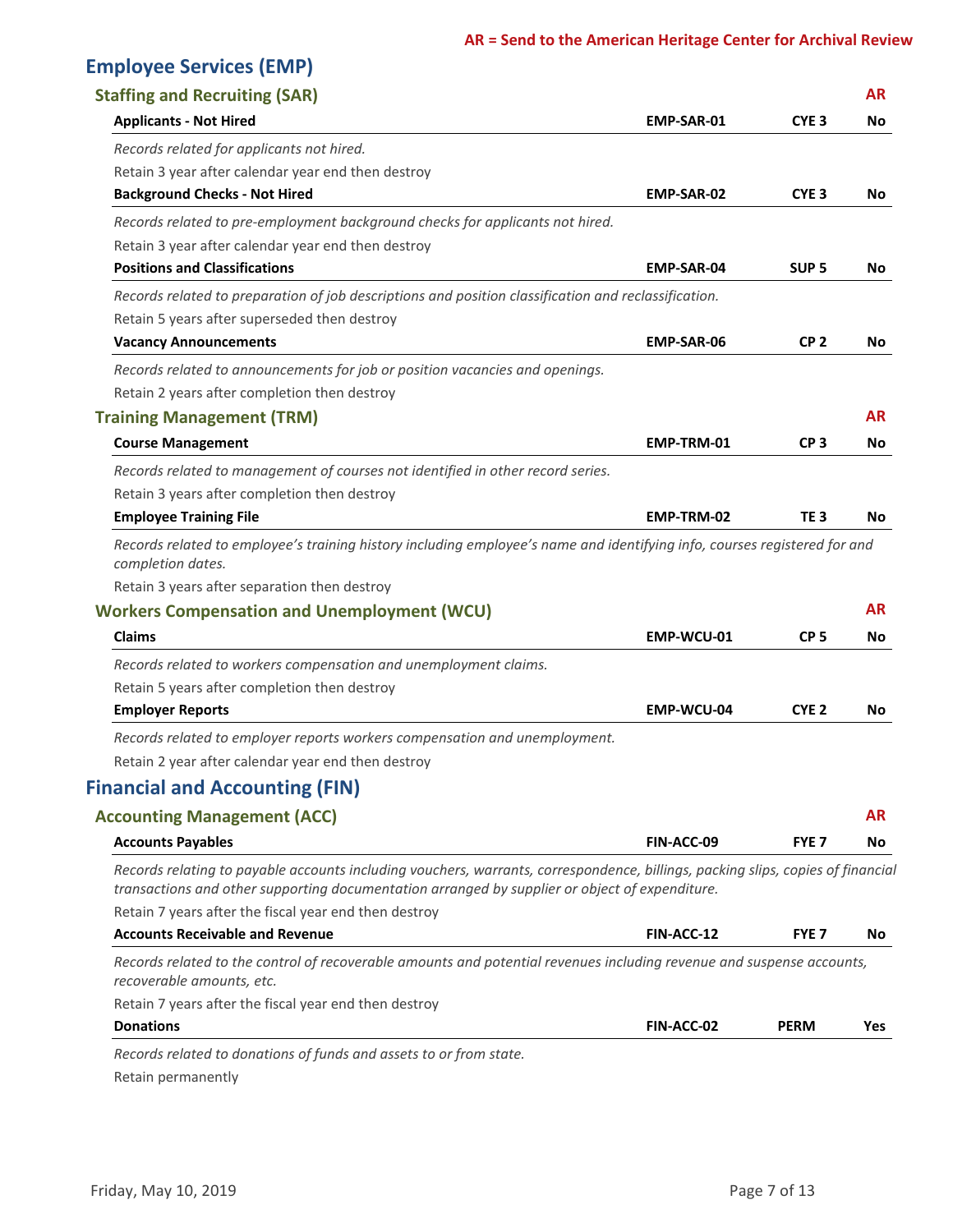#### **AR = Send to the American Heritage Center for Archival Review**

| <b>AR</b><br><b>Accounting Management (ACC)</b><br><b>Input/Output Financial</b><br>VER <sub>1</sub><br>FIN-ACC-99<br>No.<br>Records used for data input to financial systems and applications and outputs to verify data.<br>Retain 1 year after verification then destroy<br><b>Interdepartmental Requests</b><br><b>FIN-ACC-05</b><br>FYE <sub>3</sub><br>No.<br>Records relating to interdepartmental requests for transferring property, funds etc. between agencies and departments.<br>Retain 3 years after the fiscal year end then destroy<br><b>Ledgers - Subsidiary</b><br>FYE <sub>6</sub><br><b>FIN-ACC-08</b><br>No.<br>Records relating to ledgers for payments and receipts, cash management, check management, advances, journal entries,<br>general ledger management, month end details and all forms of payment, and the recording of payments or disbursements.<br>Retain 6 years after the fiscal year end then destroy<br><b>Reports - Accounting</b><br>FIN-ACC-10<br>FYE <sub>5</sub><br>No.<br>Records related to accounting processes and controls.<br>Retain 5 years after the fiscal year end then destroy<br><b>AR</b><br><b>Asset Management (ASM)</b><br><b>Inventories</b><br>FIN-ASM-03<br>FYE <sub>5</sub><br>No.<br>Records related to the control of supplies and stock inventory including receipt, storage, and stocktaking, does not include<br>records relating to financial assets, such as cash, bank accounts, and accounts receivable.<br>Retain 5 years after the fiscal year end then destroy<br><b>Bank Administration (BNK)</b><br><b>AR</b><br>FIN-BNK-04<br><b>Statements and Reports</b><br>FYE <sub>5</sub><br>No<br>Records related to bank account and credit card statements and reconciliations.<br>Retain 5 years after the fiscal year end then destroy<br><b>AR</b><br><b>Budget Management (BUD)</b><br>Annual<br>FIN-BUD-01<br>FYE <sub>5</sub><br>No.<br>Records related to agency annual budgets.<br>Retain 5 years after the fiscal year end then destroy<br><b>Workpapers</b><br><b>FIN-BUD-04</b><br>FYE 5<br>No<br>Records related to budget workpapers and supporting documentation.<br>Retain 5 years after the fiscal year end then destroy<br><b>AR</b><br><b>Grant and Scholarship Management (GRM)</b><br><b>Grant Files</b><br>FIN-GRM-01<br><b>CP 10</b><br>No<br>Records related to grant files general.<br>Retain 10 years after completion then destroy<br><b>Scholarships</b><br>FIN-GRM-03<br>CP <sub>3</sub><br>Records related to scholarships.<br>Retain 3 years after completion then destroy<br><b>AR</b><br><b>Investment Management (INV)</b><br><b>Endowments and Funds</b><br>FIN-INV-02<br><b>PERM</b><br>Yes<br>Records related to endowments funds. | <b>Financial and Accounting (FIN)</b> |  |     |
|--------------------------------------------------------------------------------------------------------------------------------------------------------------------------------------------------------------------------------------------------------------------------------------------------------------------------------------------------------------------------------------------------------------------------------------------------------------------------------------------------------------------------------------------------------------------------------------------------------------------------------------------------------------------------------------------------------------------------------------------------------------------------------------------------------------------------------------------------------------------------------------------------------------------------------------------------------------------------------------------------------------------------------------------------------------------------------------------------------------------------------------------------------------------------------------------------------------------------------------------------------------------------------------------------------------------------------------------------------------------------------------------------------------------------------------------------------------------------------------------------------------------------------------------------------------------------------------------------------------------------------------------------------------------------------------------------------------------------------------------------------------------------------------------------------------------------------------------------------------------------------------------------------------------------------------------------------------------------------------------------------------------------------------------------------------------------------------------------------------------------------------------------------------------------------------------------------------------------------------------------------------------------------------------------------------------------------------------------------------------------------------------------------------------------------------------------------------------------------------------------------------------------------------------------------------------------------------------------------------------------------------------------------------------------------------------------------------------------------------------------|---------------------------------------|--|-----|
|                                                                                                                                                                                                                                                                                                                                                                                                                                                                                                                                                                                                                                                                                                                                                                                                                                                                                                                                                                                                                                                                                                                                                                                                                                                                                                                                                                                                                                                                                                                                                                                                                                                                                                                                                                                                                                                                                                                                                                                                                                                                                                                                                                                                                                                                                                                                                                                                                                                                                                                                                                                                                                                                                                                                                  |                                       |  |     |
|                                                                                                                                                                                                                                                                                                                                                                                                                                                                                                                                                                                                                                                                                                                                                                                                                                                                                                                                                                                                                                                                                                                                                                                                                                                                                                                                                                                                                                                                                                                                                                                                                                                                                                                                                                                                                                                                                                                                                                                                                                                                                                                                                                                                                                                                                                                                                                                                                                                                                                                                                                                                                                                                                                                                                  |                                       |  |     |
|                                                                                                                                                                                                                                                                                                                                                                                                                                                                                                                                                                                                                                                                                                                                                                                                                                                                                                                                                                                                                                                                                                                                                                                                                                                                                                                                                                                                                                                                                                                                                                                                                                                                                                                                                                                                                                                                                                                                                                                                                                                                                                                                                                                                                                                                                                                                                                                                                                                                                                                                                                                                                                                                                                                                                  |                                       |  |     |
|                                                                                                                                                                                                                                                                                                                                                                                                                                                                                                                                                                                                                                                                                                                                                                                                                                                                                                                                                                                                                                                                                                                                                                                                                                                                                                                                                                                                                                                                                                                                                                                                                                                                                                                                                                                                                                                                                                                                                                                                                                                                                                                                                                                                                                                                                                                                                                                                                                                                                                                                                                                                                                                                                                                                                  |                                       |  |     |
|                                                                                                                                                                                                                                                                                                                                                                                                                                                                                                                                                                                                                                                                                                                                                                                                                                                                                                                                                                                                                                                                                                                                                                                                                                                                                                                                                                                                                                                                                                                                                                                                                                                                                                                                                                                                                                                                                                                                                                                                                                                                                                                                                                                                                                                                                                                                                                                                                                                                                                                                                                                                                                                                                                                                                  |                                       |  |     |
|                                                                                                                                                                                                                                                                                                                                                                                                                                                                                                                                                                                                                                                                                                                                                                                                                                                                                                                                                                                                                                                                                                                                                                                                                                                                                                                                                                                                                                                                                                                                                                                                                                                                                                                                                                                                                                                                                                                                                                                                                                                                                                                                                                                                                                                                                                                                                                                                                                                                                                                                                                                                                                                                                                                                                  |                                       |  |     |
|                                                                                                                                                                                                                                                                                                                                                                                                                                                                                                                                                                                                                                                                                                                                                                                                                                                                                                                                                                                                                                                                                                                                                                                                                                                                                                                                                                                                                                                                                                                                                                                                                                                                                                                                                                                                                                                                                                                                                                                                                                                                                                                                                                                                                                                                                                                                                                                                                                                                                                                                                                                                                                                                                                                                                  |                                       |  |     |
|                                                                                                                                                                                                                                                                                                                                                                                                                                                                                                                                                                                                                                                                                                                                                                                                                                                                                                                                                                                                                                                                                                                                                                                                                                                                                                                                                                                                                                                                                                                                                                                                                                                                                                                                                                                                                                                                                                                                                                                                                                                                                                                                                                                                                                                                                                                                                                                                                                                                                                                                                                                                                                                                                                                                                  |                                       |  |     |
|                                                                                                                                                                                                                                                                                                                                                                                                                                                                                                                                                                                                                                                                                                                                                                                                                                                                                                                                                                                                                                                                                                                                                                                                                                                                                                                                                                                                                                                                                                                                                                                                                                                                                                                                                                                                                                                                                                                                                                                                                                                                                                                                                                                                                                                                                                                                                                                                                                                                                                                                                                                                                                                                                                                                                  |                                       |  |     |
|                                                                                                                                                                                                                                                                                                                                                                                                                                                                                                                                                                                                                                                                                                                                                                                                                                                                                                                                                                                                                                                                                                                                                                                                                                                                                                                                                                                                                                                                                                                                                                                                                                                                                                                                                                                                                                                                                                                                                                                                                                                                                                                                                                                                                                                                                                                                                                                                                                                                                                                                                                                                                                                                                                                                                  |                                       |  |     |
|                                                                                                                                                                                                                                                                                                                                                                                                                                                                                                                                                                                                                                                                                                                                                                                                                                                                                                                                                                                                                                                                                                                                                                                                                                                                                                                                                                                                                                                                                                                                                                                                                                                                                                                                                                                                                                                                                                                                                                                                                                                                                                                                                                                                                                                                                                                                                                                                                                                                                                                                                                                                                                                                                                                                                  |                                       |  |     |
|                                                                                                                                                                                                                                                                                                                                                                                                                                                                                                                                                                                                                                                                                                                                                                                                                                                                                                                                                                                                                                                                                                                                                                                                                                                                                                                                                                                                                                                                                                                                                                                                                                                                                                                                                                                                                                                                                                                                                                                                                                                                                                                                                                                                                                                                                                                                                                                                                                                                                                                                                                                                                                                                                                                                                  |                                       |  |     |
|                                                                                                                                                                                                                                                                                                                                                                                                                                                                                                                                                                                                                                                                                                                                                                                                                                                                                                                                                                                                                                                                                                                                                                                                                                                                                                                                                                                                                                                                                                                                                                                                                                                                                                                                                                                                                                                                                                                                                                                                                                                                                                                                                                                                                                                                                                                                                                                                                                                                                                                                                                                                                                                                                                                                                  |                                       |  |     |
|                                                                                                                                                                                                                                                                                                                                                                                                                                                                                                                                                                                                                                                                                                                                                                                                                                                                                                                                                                                                                                                                                                                                                                                                                                                                                                                                                                                                                                                                                                                                                                                                                                                                                                                                                                                                                                                                                                                                                                                                                                                                                                                                                                                                                                                                                                                                                                                                                                                                                                                                                                                                                                                                                                                                                  |                                       |  |     |
|                                                                                                                                                                                                                                                                                                                                                                                                                                                                                                                                                                                                                                                                                                                                                                                                                                                                                                                                                                                                                                                                                                                                                                                                                                                                                                                                                                                                                                                                                                                                                                                                                                                                                                                                                                                                                                                                                                                                                                                                                                                                                                                                                                                                                                                                                                                                                                                                                                                                                                                                                                                                                                                                                                                                                  |                                       |  |     |
|                                                                                                                                                                                                                                                                                                                                                                                                                                                                                                                                                                                                                                                                                                                                                                                                                                                                                                                                                                                                                                                                                                                                                                                                                                                                                                                                                                                                                                                                                                                                                                                                                                                                                                                                                                                                                                                                                                                                                                                                                                                                                                                                                                                                                                                                                                                                                                                                                                                                                                                                                                                                                                                                                                                                                  |                                       |  |     |
|                                                                                                                                                                                                                                                                                                                                                                                                                                                                                                                                                                                                                                                                                                                                                                                                                                                                                                                                                                                                                                                                                                                                                                                                                                                                                                                                                                                                                                                                                                                                                                                                                                                                                                                                                                                                                                                                                                                                                                                                                                                                                                                                                                                                                                                                                                                                                                                                                                                                                                                                                                                                                                                                                                                                                  |                                       |  |     |
|                                                                                                                                                                                                                                                                                                                                                                                                                                                                                                                                                                                                                                                                                                                                                                                                                                                                                                                                                                                                                                                                                                                                                                                                                                                                                                                                                                                                                                                                                                                                                                                                                                                                                                                                                                                                                                                                                                                                                                                                                                                                                                                                                                                                                                                                                                                                                                                                                                                                                                                                                                                                                                                                                                                                                  |                                       |  |     |
|                                                                                                                                                                                                                                                                                                                                                                                                                                                                                                                                                                                                                                                                                                                                                                                                                                                                                                                                                                                                                                                                                                                                                                                                                                                                                                                                                                                                                                                                                                                                                                                                                                                                                                                                                                                                                                                                                                                                                                                                                                                                                                                                                                                                                                                                                                                                                                                                                                                                                                                                                                                                                                                                                                                                                  |                                       |  |     |
|                                                                                                                                                                                                                                                                                                                                                                                                                                                                                                                                                                                                                                                                                                                                                                                                                                                                                                                                                                                                                                                                                                                                                                                                                                                                                                                                                                                                                                                                                                                                                                                                                                                                                                                                                                                                                                                                                                                                                                                                                                                                                                                                                                                                                                                                                                                                                                                                                                                                                                                                                                                                                                                                                                                                                  |                                       |  |     |
|                                                                                                                                                                                                                                                                                                                                                                                                                                                                                                                                                                                                                                                                                                                                                                                                                                                                                                                                                                                                                                                                                                                                                                                                                                                                                                                                                                                                                                                                                                                                                                                                                                                                                                                                                                                                                                                                                                                                                                                                                                                                                                                                                                                                                                                                                                                                                                                                                                                                                                                                                                                                                                                                                                                                                  |                                       |  |     |
|                                                                                                                                                                                                                                                                                                                                                                                                                                                                                                                                                                                                                                                                                                                                                                                                                                                                                                                                                                                                                                                                                                                                                                                                                                                                                                                                                                                                                                                                                                                                                                                                                                                                                                                                                                                                                                                                                                                                                                                                                                                                                                                                                                                                                                                                                                                                                                                                                                                                                                                                                                                                                                                                                                                                                  |                                       |  |     |
|                                                                                                                                                                                                                                                                                                                                                                                                                                                                                                                                                                                                                                                                                                                                                                                                                                                                                                                                                                                                                                                                                                                                                                                                                                                                                                                                                                                                                                                                                                                                                                                                                                                                                                                                                                                                                                                                                                                                                                                                                                                                                                                                                                                                                                                                                                                                                                                                                                                                                                                                                                                                                                                                                                                                                  |                                       |  |     |
|                                                                                                                                                                                                                                                                                                                                                                                                                                                                                                                                                                                                                                                                                                                                                                                                                                                                                                                                                                                                                                                                                                                                                                                                                                                                                                                                                                                                                                                                                                                                                                                                                                                                                                                                                                                                                                                                                                                                                                                                                                                                                                                                                                                                                                                                                                                                                                                                                                                                                                                                                                                                                                                                                                                                                  |                                       |  |     |
|                                                                                                                                                                                                                                                                                                                                                                                                                                                                                                                                                                                                                                                                                                                                                                                                                                                                                                                                                                                                                                                                                                                                                                                                                                                                                                                                                                                                                                                                                                                                                                                                                                                                                                                                                                                                                                                                                                                                                                                                                                                                                                                                                                                                                                                                                                                                                                                                                                                                                                                                                                                                                                                                                                                                                  |                                       |  |     |
|                                                                                                                                                                                                                                                                                                                                                                                                                                                                                                                                                                                                                                                                                                                                                                                                                                                                                                                                                                                                                                                                                                                                                                                                                                                                                                                                                                                                                                                                                                                                                                                                                                                                                                                                                                                                                                                                                                                                                                                                                                                                                                                                                                                                                                                                                                                                                                                                                                                                                                                                                                                                                                                                                                                                                  |                                       |  |     |
|                                                                                                                                                                                                                                                                                                                                                                                                                                                                                                                                                                                                                                                                                                                                                                                                                                                                                                                                                                                                                                                                                                                                                                                                                                                                                                                                                                                                                                                                                                                                                                                                                                                                                                                                                                                                                                                                                                                                                                                                                                                                                                                                                                                                                                                                                                                                                                                                                                                                                                                                                                                                                                                                                                                                                  |                                       |  |     |
|                                                                                                                                                                                                                                                                                                                                                                                                                                                                                                                                                                                                                                                                                                                                                                                                                                                                                                                                                                                                                                                                                                                                                                                                                                                                                                                                                                                                                                                                                                                                                                                                                                                                                                                                                                                                                                                                                                                                                                                                                                                                                                                                                                                                                                                                                                                                                                                                                                                                                                                                                                                                                                                                                                                                                  |                                       |  |     |
|                                                                                                                                                                                                                                                                                                                                                                                                                                                                                                                                                                                                                                                                                                                                                                                                                                                                                                                                                                                                                                                                                                                                                                                                                                                                                                                                                                                                                                                                                                                                                                                                                                                                                                                                                                                                                                                                                                                                                                                                                                                                                                                                                                                                                                                                                                                                                                                                                                                                                                                                                                                                                                                                                                                                                  |                                       |  | Yes |
|                                                                                                                                                                                                                                                                                                                                                                                                                                                                                                                                                                                                                                                                                                                                                                                                                                                                                                                                                                                                                                                                                                                                                                                                                                                                                                                                                                                                                                                                                                                                                                                                                                                                                                                                                                                                                                                                                                                                                                                                                                                                                                                                                                                                                                                                                                                                                                                                                                                                                                                                                                                                                                                                                                                                                  |                                       |  |     |
|                                                                                                                                                                                                                                                                                                                                                                                                                                                                                                                                                                                                                                                                                                                                                                                                                                                                                                                                                                                                                                                                                                                                                                                                                                                                                                                                                                                                                                                                                                                                                                                                                                                                                                                                                                                                                                                                                                                                                                                                                                                                                                                                                                                                                                                                                                                                                                                                                                                                                                                                                                                                                                                                                                                                                  |                                       |  |     |
|                                                                                                                                                                                                                                                                                                                                                                                                                                                                                                                                                                                                                                                                                                                                                                                                                                                                                                                                                                                                                                                                                                                                                                                                                                                                                                                                                                                                                                                                                                                                                                                                                                                                                                                                                                                                                                                                                                                                                                                                                                                                                                                                                                                                                                                                                                                                                                                                                                                                                                                                                                                                                                                                                                                                                  |                                       |  |     |
|                                                                                                                                                                                                                                                                                                                                                                                                                                                                                                                                                                                                                                                                                                                                                                                                                                                                                                                                                                                                                                                                                                                                                                                                                                                                                                                                                                                                                                                                                                                                                                                                                                                                                                                                                                                                                                                                                                                                                                                                                                                                                                                                                                                                                                                                                                                                                                                                                                                                                                                                                                                                                                                                                                                                                  |                                       |  |     |
|                                                                                                                                                                                                                                                                                                                                                                                                                                                                                                                                                                                                                                                                                                                                                                                                                                                                                                                                                                                                                                                                                                                                                                                                                                                                                                                                                                                                                                                                                                                                                                                                                                                                                                                                                                                                                                                                                                                                                                                                                                                                                                                                                                                                                                                                                                                                                                                                                                                                                                                                                                                                                                                                                                                                                  |                                       |  |     |

Retain permanently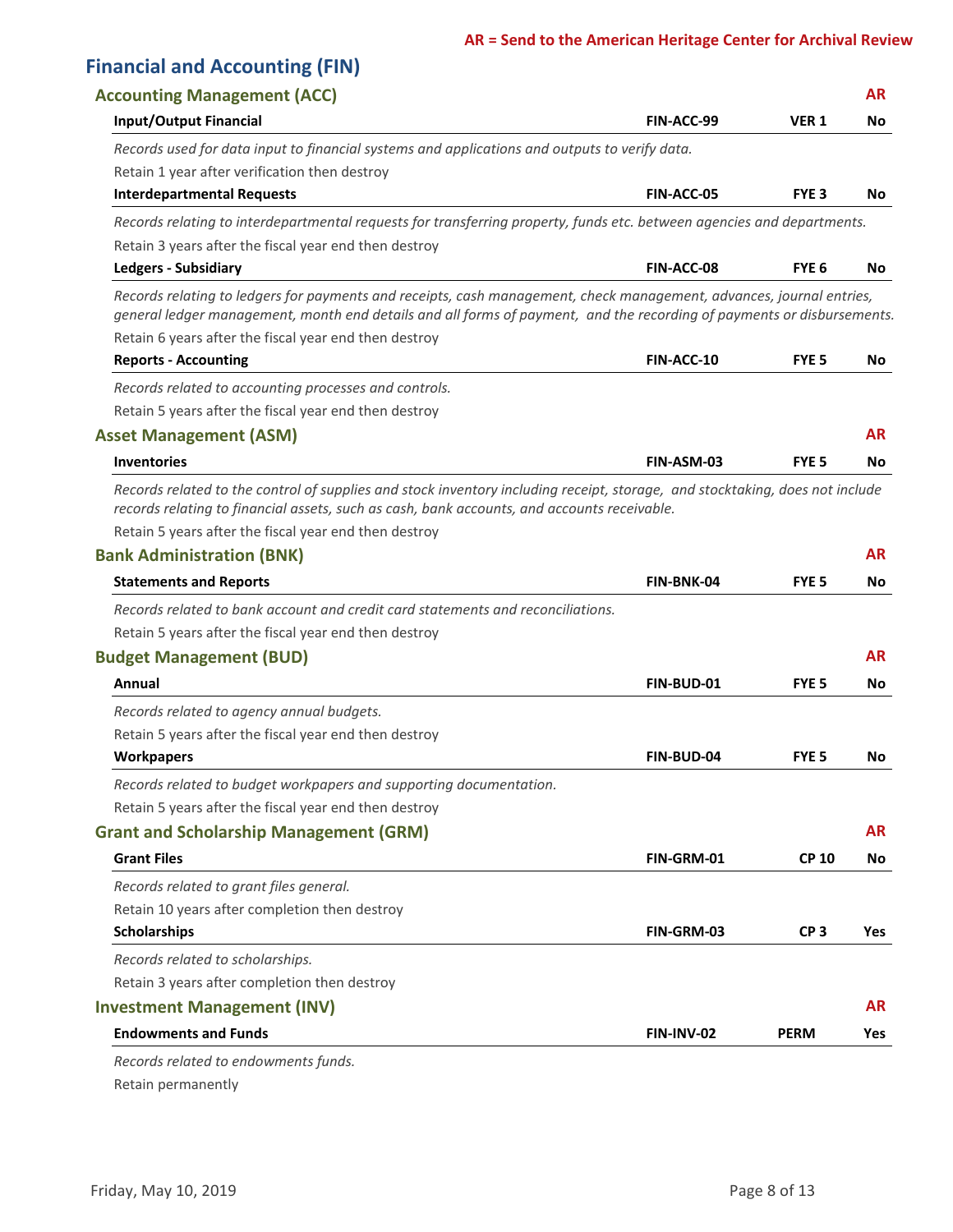| <b>Financial and Accounting (FIN)</b>                                                         |                   |                  |            |
|-----------------------------------------------------------------------------------------------|-------------------|------------------|------------|
| <b>Investment Management (INV)</b>                                                            |                   |                  | <b>AR</b>  |
| <b>Redemptions</b>                                                                            | FIN-INV-06        | EXP <sub>3</sub> | No         |
| Records related to investment redemptions.                                                    |                   |                  |            |
| Retain 3 years after expiration then destroy                                                  |                   |                  |            |
| <b>Procurement (PRO)</b>                                                                      |                   |                  | AR         |
| <b>Purchase Orders and Requisitions</b>                                                       | FIN-PRO-02        | CP <sub>5</sub>  | No.        |
| Records related to requisitions for goods and services and purchase orders.                   |                   |                  |            |
| Retain 5 years after completion then destroy                                                  |                   |                  |            |
| <b>Governance and Compliance (GAC)</b>                                                        |                   |                  |            |
| <b>Accreditation and Certification (AAC)</b>                                                  |                   |                  | AR.        |
| <b>Colleges and Universities</b>                                                              | GAC-AAC-01        | CP <sub>5</sub>  | <b>Yes</b> |
| Records related to accreditation of colleges and universities.                                |                   |                  |            |
| Retain 5 years after completion then destroy                                                  |                   |                  |            |
| <b>UW Football Bowl Subdivision</b>                                                           | GAC-AAC-05        | <b>CR 10</b>     | <b>Yes</b> |
| Records related to the University of Wyoming Football Bowl Subdivision.                       |                   |                  |            |
| Retain 10 years after create date, then destroy                                               |                   |                  |            |
| <b>Audit, Oversight and Compliance (AOC)</b>                                                  |                   |                  | <b>AR</b>  |
| <b>Federal Programs and Reporting</b>                                                         | GAC-AOC-03        | CP <sub>5</sub>  | <b>Yes</b> |
| Records related to oversight and auditing of federal programs.                                |                   |                  |            |
| Retain 5 years after completion then destroy                                                  |                   |                  |            |
| General                                                                                       | <b>GAC-AOC-05</b> | CP <sub>5</sub>  | <b>Yes</b> |
| Records related to general audits of agencies and programs.                                   |                   |                  |            |
| Retain 5 years after completion then destroy                                                  |                   |                  |            |
| <b>Governance (GOV)</b>                                                                       |                   |                  | AR.        |
| <b>Bylaws</b>                                                                                 | GAC-GOV-01        | <b>PERM</b>      | No         |
| Records relate to bylaws.                                                                     |                   |                  |            |
| Retain permanently                                                                            |                   |                  |            |
| <b>Minutes, Resolutions, and Ordinances</b>                                                   | GAC-GOV-03        | <b>PERM</b>      | No         |
| Records related to official minutes, agendas, resolutions, and ordinances.                    |                   |                  |            |
| Retain permanently                                                                            |                   |                  |            |
| <b>Human Rights Management (HRM)</b>                                                          |                   |                  | <b>AR</b>  |
| <b>ADA Accommodations</b>                                                                     | GAC-HRM-02        | CP <sub>5</sub>  | No.        |
| Records related to accommodations for disabilities under the Americans with Disabilities Act. |                   |                  |            |
| Retain 5 years after completion then destroy                                                  |                   |                  |            |
| <b>Affirmative Action/EEOC</b>                                                                | GAC-HRM-03        | CR <sub>5</sub>  | No.        |
| Records related to compliance with the Equal Employment Opportunity Commission.               |                   |                  |            |
| Retain 5 years after create date, then destroy                                                |                   |                  |            |
| <b>Inspections and Monitoring (ISP)</b>                                                       |                   |                  | <b>AR</b>  |
| <b>Buildings and Construction</b>                                                             | GAC-ISP-04        | CP <sub>5</sub>  | <b>Yes</b> |
| Records related to inspections and monitoring of building and construction.                   |                   |                  |            |

Retain 5 years after completion then destroy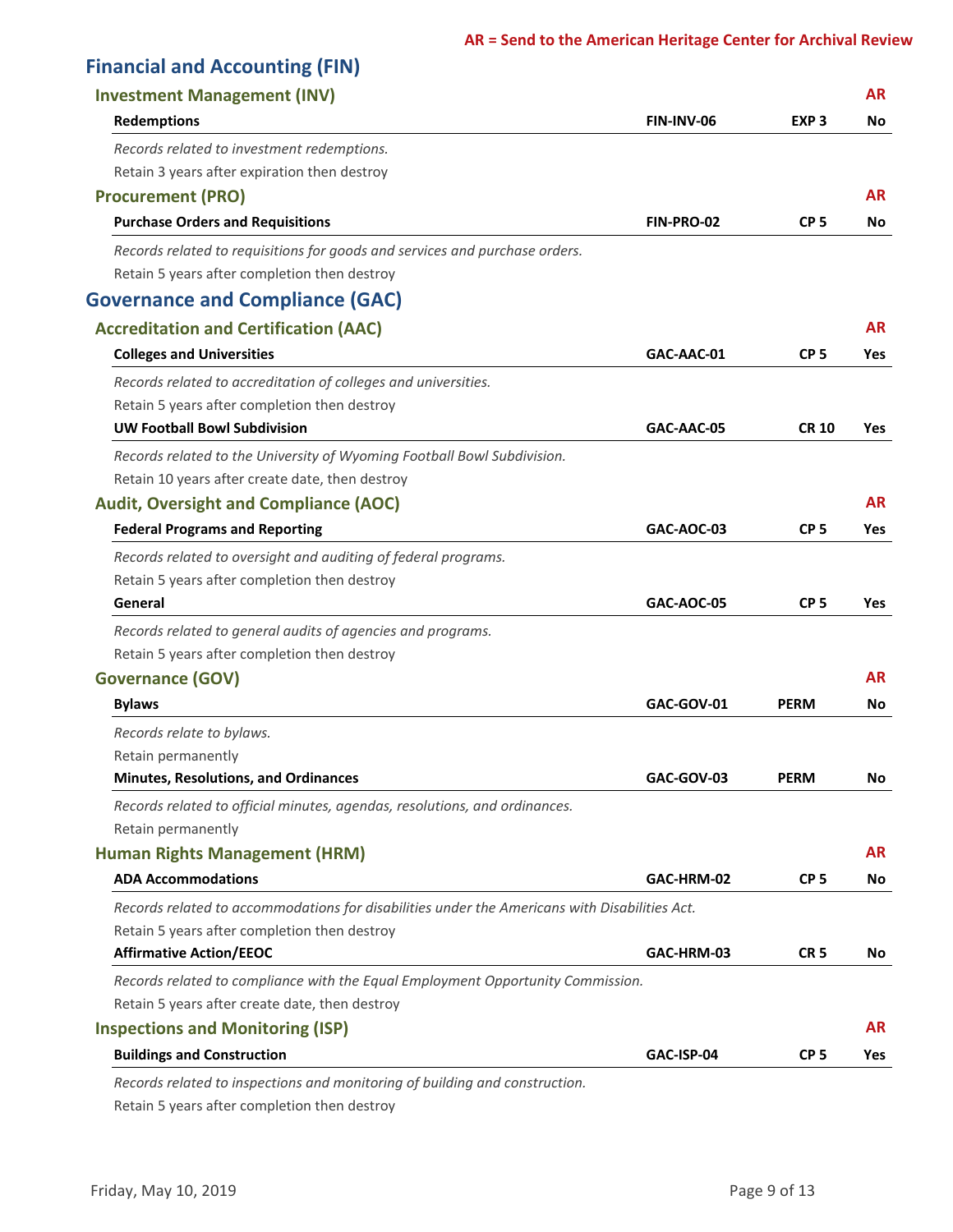| <b>Governance and Compliance (GAC)</b>                                                                                        |            |                  |            |
|-------------------------------------------------------------------------------------------------------------------------------|------------|------------------|------------|
| <b>Inspections and Monitoring (ISP)</b>                                                                                       |            |                  | <b>AR</b>  |
| <b>Equipment and Vehicles</b>                                                                                                 | GAC-ISP-06 | CP <sub>5</sub>  | No         |
| Records related to inspections and monitoring of equipment and vehicles.                                                      |            |                  |            |
| Retain 5 years after completion then destroy                                                                                  |            |                  |            |
| General                                                                                                                       | GAC-ISP-08 | CP <sub>5</sub>  | No         |
| Records related to general inspections and tests, not covered elsewhere.                                                      |            |                  |            |
| Retain 5 years after completion then destroy                                                                                  |            |                  |            |
| <b>Hazardous Materials</b>                                                                                                    | GAC-ISP-09 | CP <sub>5</sub>  | No         |
| Records related to inspections and testing of hazardous materials.                                                            |            |                  |            |
| Retain 5 years after completion then destroy                                                                                  |            |                  |            |
| Investigations                                                                                                                | GAC-ISP-12 | CP <sub>5</sub>  | No         |
| Records related to inspections and testing investigations.                                                                    |            |                  |            |
| Retain 5 years after completion then destroy                                                                                  |            |                  |            |
| Laboratory                                                                                                                    | GAC-ISP-13 | <b>CP 10</b>     | No         |
| Records related to inspections and testing of laboratories.                                                                   |            |                  |            |
| Retain 10 years after completion then destroy                                                                                 |            |                  |            |
| <b>Mine Inspections/Building Material Samples</b>                                                                             | GAC-ISP-03 | <b>CP 30</b>     | No         |
| Records related to mine inspections and monitoring of samples of building materials.                                          |            |                  |            |
| Retain 30 years after completion then destroy                                                                                 |            |                  |            |
| <b>Legislation and Regulation Management (LRM)</b>                                                                            |            |                  | <b>AR</b>  |
| General                                                                                                                       | GAC-LRM-07 | SUP <sub>5</sub> | <b>Yes</b> |
| Records related to general rules and regulations.                                                                             |            |                  |            |
| Retain 5 years after superseded then destroy                                                                                  |            |                  |            |
| <b>Policy and Standards Management (PSM)</b>                                                                                  |            |                  | AR         |
| <b>Policies, Procedures and Manuals</b>                                                                                       | GAC-PSM-02 | SUP <sub>5</sub> | Yes        |
| Records related to policies and procedures of routine and day-today operations.                                               |            |                  |            |
| Retain 5 years after superseded then destroy                                                                                  |            |                  |            |
| <b>Records Management (RCM)</b>                                                                                               |            |                  | AR         |
| <b>Destruction Certificates</b>                                                                                               | GAC-RCM-03 | <b>PERM</b>      | No         |
| Records related to the destruction of University of Wyoming records                                                           |            |                  |            |
| Retain permanently                                                                                                            |            |                  |            |
| <b>Legal and Judiciary (LGL)</b>                                                                                              |            |                  |            |
| <b>Contract Management (CTR)</b>                                                                                              |            |                  | <b>AR</b>  |
| <b>Capital Improvement</b>                                                                                                    | LGL-CTR-01 | <b>LOA 10</b>    | Yes        |
| Records related to the contracting of capital improvements.                                                                   |            |                  |            |
| Retain 10 years after the Life of the Asset then destroy                                                                      |            |                  |            |
| General                                                                                                                       | LGL-CTR-04 | <b>EXP 10</b>    | No         |
| Records related to contracts of janitorial, maintenance, or other program or operational services directly related to ongoing |            |                  |            |

Retain 10 years after expiration then destroy

*activities*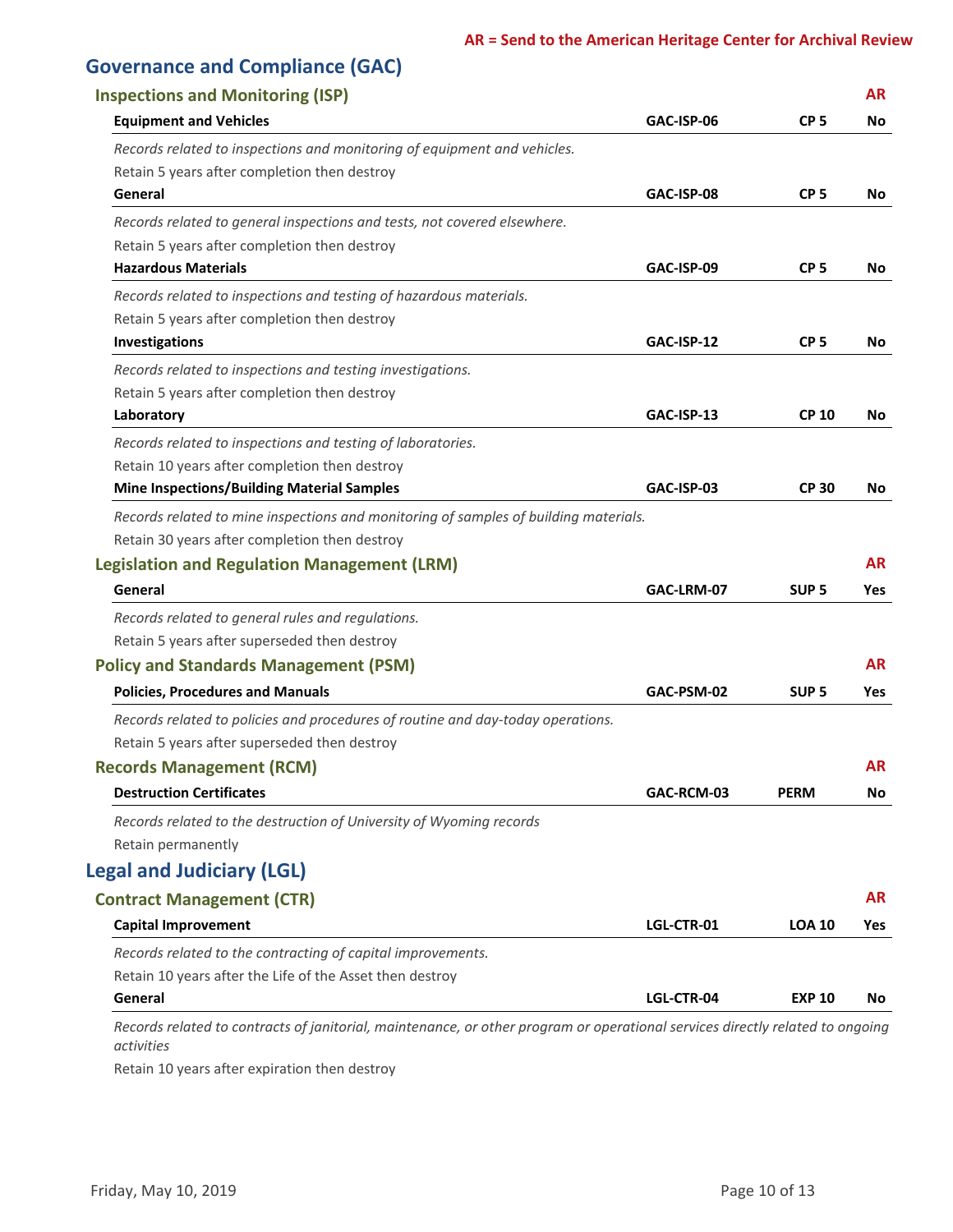#### **AR = Send to the American Heritage Center for Archival Review**

## **Legal and Judiciary (LGL)**

| <b>Legal Matter Management (LMM)</b>                                                                                                                                           |            |                  | <b>AR</b>  |
|--------------------------------------------------------------------------------------------------------------------------------------------------------------------------------|------------|------------------|------------|
| <b>Case Files</b>                                                                                                                                                              | LGL-LMM-06 | <b>CP 10</b>     | No         |
| Records related to legal case files other than public defender adult and juvenile, death penalty, domestic violence assault,<br>and victim client files.                       |            |                  |            |
| Retain 10 years after completion then destroy                                                                                                                                  |            |                  |            |
| <b>Hearings and Appeals</b>                                                                                                                                                    | LGL-LMM-21 | CP <sub>5</sub>  | Yes        |
| Records relates to hearings and appeals.                                                                                                                                       |            |                  |            |
| Retain 5 years after completion then destroy                                                                                                                                   |            |                  |            |
| Investigations                                                                                                                                                                 | LGL-LMM-22 | CP <sub>5</sub>  | <b>Yes</b> |
| Records related to investigations including criminal, evidence, and crime lab reports.                                                                                         |            |                  |            |
| Retain 5 years after completion then destroy                                                                                                                                   |            |                  |            |
| <b>Licensing and Registration (LAR)</b>                                                                                                                                        |            |                  | <b>AR</b>  |
| <b>Federal Communications Commission</b>                                                                                                                                       | LGL-LAR-19 | EXP <sub>8</sub> | No         |
| Records related to licenses with the Federal Communications Commissions (FCC).                                                                                                 |            |                  |            |
| Retain 8 years after expiration then destroy                                                                                                                                   |            |                  |            |
| General                                                                                                                                                                        | LGL-LAR-22 | EXP <sub>5</sub> | No         |
| Records related to general licenses.                                                                                                                                           |            |                  |            |
| Retain 5 years after expiration then destroy                                                                                                                                   |            |                  |            |
| <b>Litigation Management (LIT)</b>                                                                                                                                             |            |                  | <b>AR</b>  |
| <b>Case Files</b>                                                                                                                                                              | LGL-LIT-01 | CP <sub>5</sub>  | <b>Yes</b> |
| Records related to issues under litigation including court cases, contract disputes by or against the government or its staff.<br>Retain 5 years after completion then destroy |            |                  |            |
| <b>Natural Resource Management (NRM)</b>                                                                                                                                       |            |                  |            |
| <b>Animal and Livestock Management (ALS)</b>                                                                                                                                   |            |                  | <b>AR</b>  |
| <b>Case Files - Veterinarian</b>                                                                                                                                               | NRM-ALS-01 | CP <sub>5</sub>  | <b>Yes</b> |
| Records related to veterinarian case files.                                                                                                                                    |            |                  |            |
| Retain 5 years after completion then destroy                                                                                                                                   |            |                  |            |
| <b>Disease Management</b>                                                                                                                                                      | NRM-ALS-05 | <b>PERM</b>      | No         |
| Records related to the examination of animal tissue for disease.                                                                                                               |            |                  |            |
| Retain Permanently                                                                                                                                                             |            |                  |            |
| <b>Public Health Services (PHS)</b>                                                                                                                                            |            |                  |            |
| <b>Hazardous Material Management (HMM)</b>                                                                                                                                     |            |                  | <b>AR</b>  |
| <b>Radioactive Material</b>                                                                                                                                                    | PHS-HMM-02 | EXP <sub>5</sub> | No         |
|                                                                                                                                                                                |            |                  |            |
| Records related to receipt, maintenance and disposal of radioactive material.<br>Retain 5 years after expiration then destroy                                                  |            |                  |            |
| <b>Safety Data Sheets</b>                                                                                                                                                      | PHS-HMM-03 | <b>OBS 30</b>    | No         |
| Records related to identifying hazardous materials and chemicals including use and analyses.                                                                                   |            |                  |            |
| Retain 30 years after chemicals are no longer used or data sheet is obsolete then destroy                                                                                      |            |                  |            |
| <b>Safety Programs</b>                                                                                                                                                         | PHS-HMM-04 | SUP <sub>5</sub> | No         |
| Records related to safety programs.                                                                                                                                            |            |                  |            |

Retain 5 years after superseded then destroy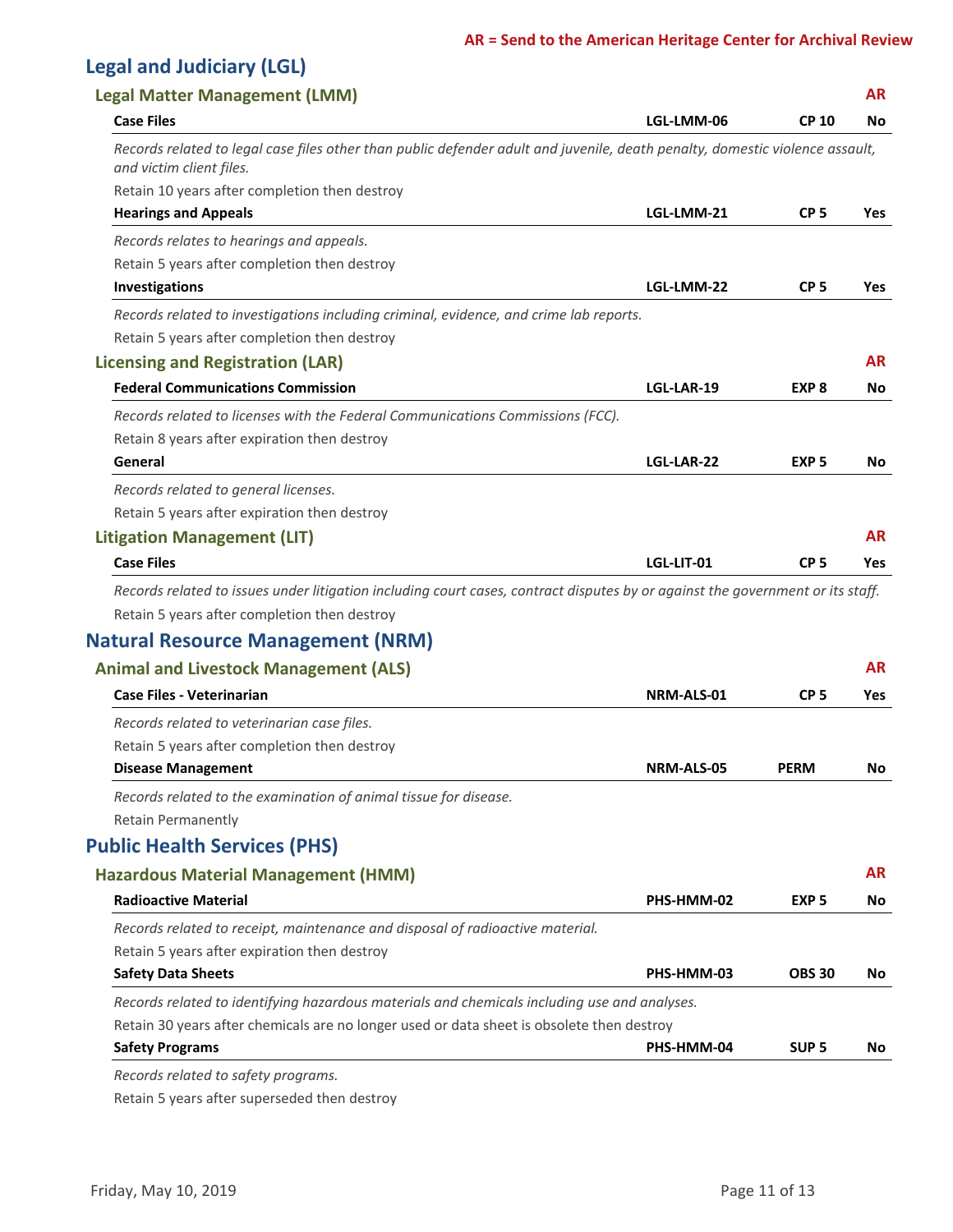## **Public Health Services (PHS)**

| <b>Hazardous Material Management (HMM)</b>                                                                                                                                                                                          |                   |                  | <b>AR</b>  |
|-------------------------------------------------------------------------------------------------------------------------------------------------------------------------------------------------------------------------------------|-------------------|------------------|------------|
| <b>Waste Reports</b>                                                                                                                                                                                                                | PHS-HMM-05        | <b>CR 30</b>     | <b>Yes</b> |
| Records related to hazardous waste and materials including biohazards.                                                                                                                                                              |                   |                  |            |
| Retain 30 years after create date then destroy                                                                                                                                                                                      |                   |                  |            |
| <b>Hospital and Medical (HAM)</b>                                                                                                                                                                                                   |                   |                  | <b>AR</b>  |
| <b>Admissions</b>                                                                                                                                                                                                                   | PHS-HAM-01        | <b>PERM</b>      | <b>Yes</b> |
| Records related to admissions including preadmissions.                                                                                                                                                                              |                   |                  |            |
| Retain permanently                                                                                                                                                                                                                  |                   |                  |            |
| <b>Drugs and Controlled Substances</b>                                                                                                                                                                                              | PHS-HAM-07        | <b>CR5</b>       | No         |
| Records related to controlled drugs and substances including inventories.                                                                                                                                                           |                   |                  |            |
| Retain 5 years after create date, then destroy                                                                                                                                                                                      |                   |                  |            |
| <b>Immunization/Vaccination Reporting</b>                                                                                                                                                                                           | PHS-HAM-23        | CP <sub>3</sub>  | No         |
| Records related to vaccinations reporting and inventories, does not include immunization records.                                                                                                                                   |                   |                  |            |
| Retain 3 years after completion then destroy                                                                                                                                                                                        |                   |                  |            |
| <b>Incidents</b>                                                                                                                                                                                                                    | PHS-HAM-11        | <b>CP 10</b>     | No         |
| Records related to incidents including minor injury reports.                                                                                                                                                                        |                   |                  |            |
| Retain 10 years after completion then destroy                                                                                                                                                                                       |                   |                  |            |
| <b>Patient Management</b>                                                                                                                                                                                                           | PHS-HAM-17        | <b>CP 10</b>     | No         |
| Records related to management of patients including accounts and client files.                                                                                                                                                      |                   |                  |            |
| Retain 10 years after completion then destroy                                                                                                                                                                                       |                   |                  |            |
| <b>Patient Records - Adults</b>                                                                                                                                                                                                     | PHS-HAM-18        | CP <sub>7</sub>  | No         |
| Records related to adult patient records.                                                                                                                                                                                           |                   |                  |            |
| Retain 7 years after completion then destroy                                                                                                                                                                                        |                   |                  |            |
| <b>Programs</b>                                                                                                                                                                                                                     | PHS-HAM-21        | CP <sub>7</sub>  | <b>Yes</b> |
|                                                                                                                                                                                                                                     |                   |                  |            |
| Records related to clinical and health programs.                                                                                                                                                                                    |                   |                  |            |
| Retain 7 years after completion then destroy                                                                                                                                                                                        |                   |                  |            |
| <b>Laboratory Management (LAB)</b>                                                                                                                                                                                                  |                   |                  | <b>AR</b>  |
| <b>Plans - Chemical Hygiene</b>                                                                                                                                                                                                     | PHS-LAB-03        | <b>PERM</b>      | No         |
| Records related to chemical hygiene plans.                                                                                                                                                                                          |                   |                  |            |
| Retain permanently                                                                                                                                                                                                                  |                   |                  |            |
| <b>Public Safety Services (PSS)</b>                                                                                                                                                                                                 |                   |                  |            |
| <b>Emergency and Disaster Management (EDM)</b>                                                                                                                                                                                      |                   |                  | <b>AR</b>  |
| <b>Programs and Plans</b>                                                                                                                                                                                                           | PSS-EDM-06        | SUP <sub>5</sub> | <b>Yes</b> |
| Records related to programs and plans for disasters or emergencies including evacuations, training exercises, outreach and<br>public education related to emergencies and planning coordination with other agencies and industries. |                   |                  |            |
| Retain 5 years after superseded then destroy                                                                                                                                                                                        |                   |                  |            |
| <b>Law Enforcement (LAE)</b>                                                                                                                                                                                                        |                   |                  | <b>AR</b>  |
| <b>Accidents and Incidents</b>                                                                                                                                                                                                      | <b>PSS-LAE-02</b> | <b>CP 10</b>     | Yes        |
| Records related to accidents reports and incidents.                                                                                                                                                                                 |                   |                  |            |
| Retain 10 years after completion then destroy                                                                                                                                                                                       |                   |                  |            |
| <b>Citation Management</b>                                                                                                                                                                                                          | <b>PSS-LAE-05</b> | CP <sub>1</sub>  | No         |

Retain 1 year after completion, then destroy